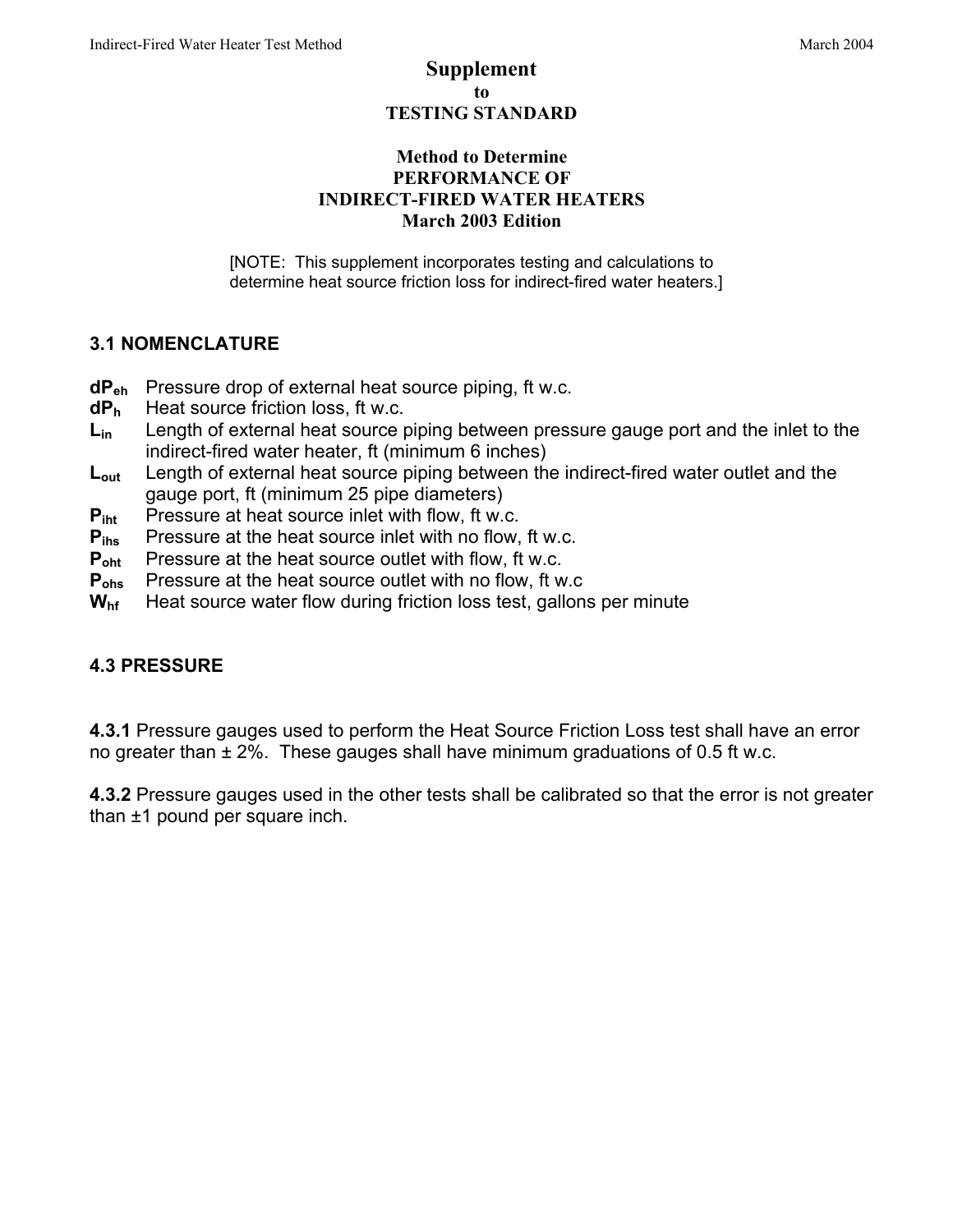#### **5.0 APPARATUS**

The apparatus described below is used in conjunction with Indirect-Fired Water Heaters during the testing.

## **5.1 PIPING**

See Figure 1 for a conceptual piping arrangement. Provisions shall be made to assure constant supply water temperature and pressure to the unit. Figure 2 contains a conceptual piping arrangement for an Indirect-Fired Water Heater that uses a mixing valve as determined by 5.5. Figure 3 shows a piping arrangement for measuring the heat source friction loss.

## **6.0 TEST CONDITIONS**

#### **6.1 INSTALLATION**

#### **6.1.2 HEAT SOURCE PIPING**

During conduct of the continuous draw test, the connecting pipe between the thermocouple and the Indirect-Fired Water Heater shall be metal pipe up to the thermocouple and the balance of the piping may be as specified by the testing laboratory (see Figure 1).

**6.1.2.2** For the heat source friction loss test, install pressure gauges on the heat source inlet and outlet connections as shown in Figure 3a. Each gauge shall be located in a tee in straight section of piping having the same nominal size as the indirect water connection and a minimum length of 25 diameters plus 6 inches. Maintain at least 25 diameters of straight pipe upstream of each gauge and at least 6 inches downstream of each gauge. As an alternate to installing two pressure gauges as requested above, a single pressure gauge may be installed the common port of a three way valve with the other two ports connected to the inlet and outlet of the heat source piping at the locations called out above. See alternate piping in Figure 3b.

#### **6.2 AIR AND WATER**

#### **6.2.1 WATER SUPPLY**

#### **6.2.1.2 HEAT SOURCE WATER SUPPLY**

During all of the draw tests, the water supplied to the water heater's heat exchanger inlet, T, shall be 180°F ±2.5°F. During the heat source friction loss test, the water supplied to the heat source inlet connection shall be between 58°F and 80°F.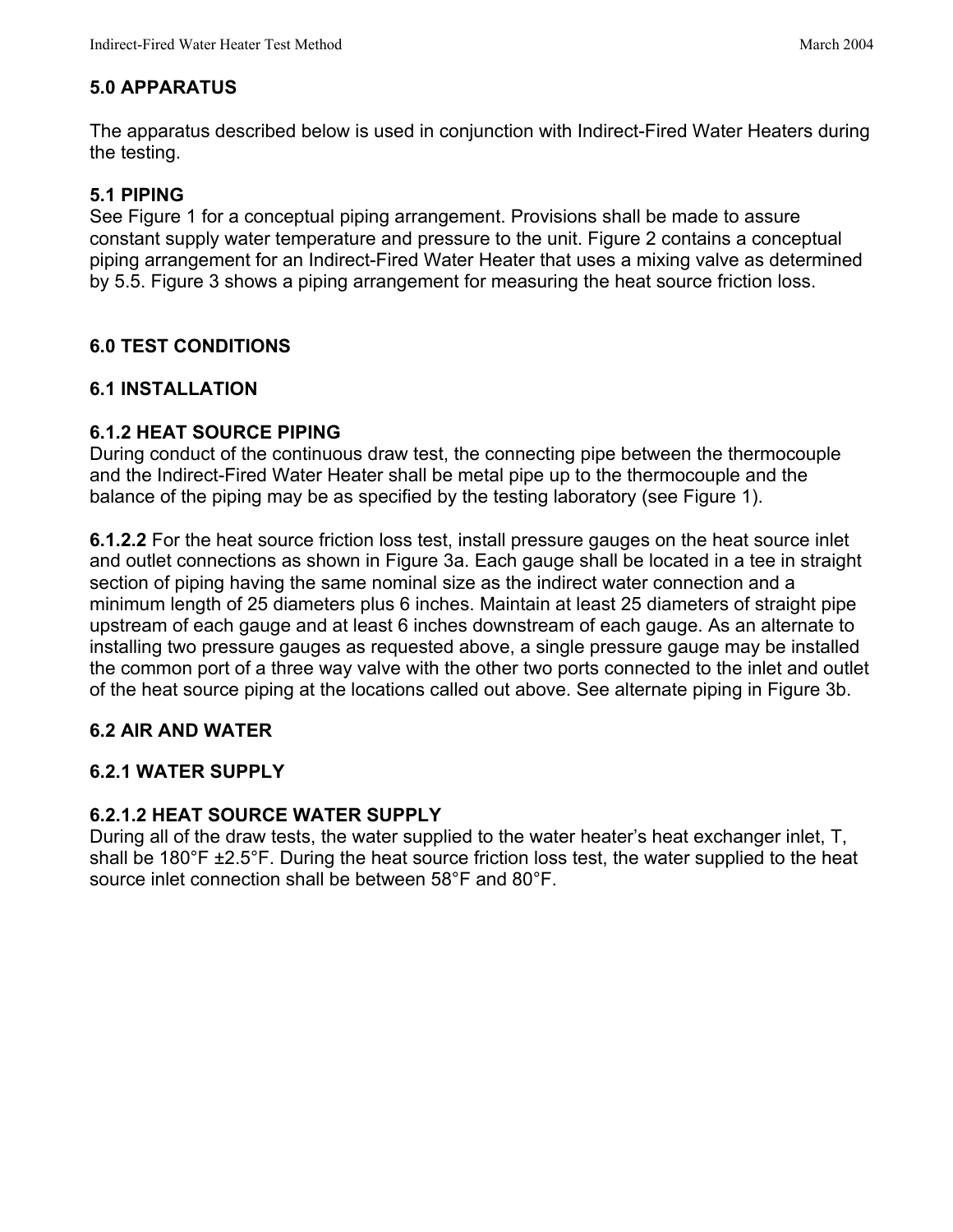#### **7.0 TEST PROCEDURE**

## **7.5 HEAT SOURCE FRICTION LOSS TEST**

#### **7.5.1 INDIRECT-FIRED STORAGE AND INSTANTANEOUS WATER HEATERS**

Set up the indirect water heater as shown in Figure 3 and with the pressure gauge connections described in 6.1.2.2. Fill the test set-up with water and purge the system of air. Pressurize the system so that a readable amount of pressure is present on both gauges with no water flowing through the indirect water heater. Start the pump and adjust the throttling valve so that the heat source flow rate  $W_{\text{hf}}$ , is within  $\pm$  0.25 GPM of the nominal value established in 7.3.1. Record the pressure on the inlet pressure gauge,  $P_{int}$ , and outlet pressure gauge,  $P_{int}$ . Shut down the pump and record the pressure gauge reading at the inlet and outlet with no heat source flow through the indirect water heater ( $P_{\text{ihs}}$  and  $P_{\text{ohs}}$ , respectively). If a single pressure gauge and three way valve is used then the pressure at the inlet and outlet with no flow does not need to be recorded.

#### **7.5.2 DATA**

Record the following measurements:

Length of the external heat source piping between the pressure gauge port and the inlet to the indirect-fired water heater in feet,  $L_{in}$ 

Length of the external heat source piping between the indirect-fired water heater outlet and the pressure gauge port in feet, L<sub>out</sub>

The Following readings shall be recorded during the test:

Measured heat source water flow rate during friction loss test,  $W<sub>hf</sub>$ 

Pressure at heat source inlet with flow, P<sub>iht</sub>

Pressure at heat source outlet with flow, P<sub>oht</sub>

Pressure at heat source inlet with no flow,  $P_{\text{ins}}$  if two pressure gauges are used Pressure at heat source outlet with no flow, P<sub>ohs</sub> if two pressure gauges are used

#### **8.0 DATA TO BE RECORDED**

Water volume determination values are to be recorded on form **IWH-V-1** Standby heat loss data is to be recorded on form **IWH-ST-1.** Data logger output may be substituted if the required data and times as shown on form **IWH-ST-1** are included in the printout.

Continuous draw data is to be recorded on form **IWH-CD-1**.

First draw data is to be recorded on form **IWH-FD-1**.

The calculated values are to be recorded on the report form **IWH-R-1**.

The summary information is to be included on form **IWH-S-1**

Heat source friction loss test data is to be recorded on form IWH-FL-1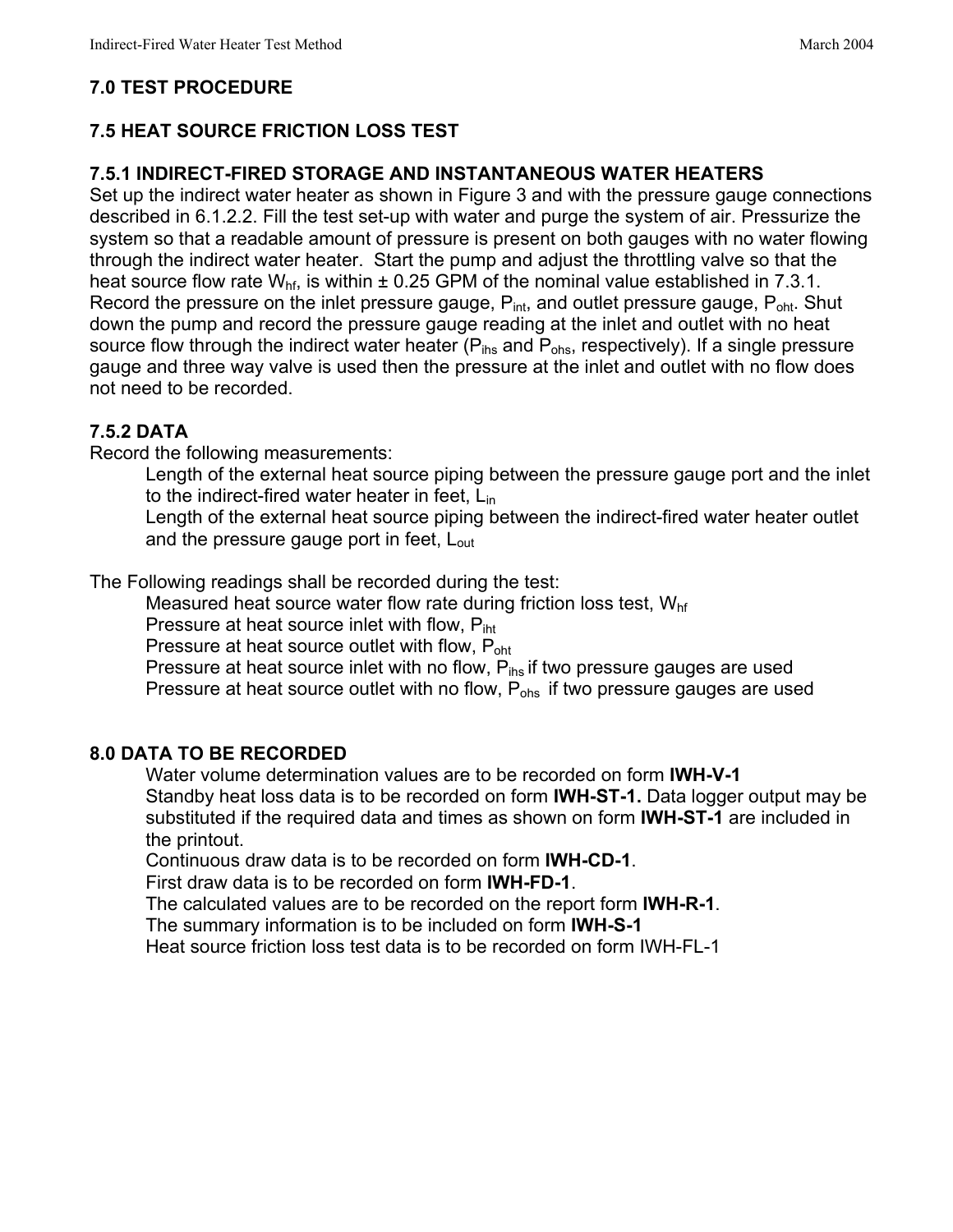#### **9.0 CALCULATIONS**

#### **9.6 HEAT SOURCE FRICTION LOSS**

**9.6.1** Determine the friction factor for the external heat source piping from Table 4 for the diameter of the piping at the nominal heat source water flow rate established in 7.3.1,  $P_d$  in feet water column per foot of piping.

**9.6.2** Calculate the pressure drop of the external heat source piping, dP<sub>eh</sub> in feet w.c.

 $dP_{eh} = (L_{in} + L_{out}) \times P_{d}$ 

Where:

 $L_{in}$  = Length of external heat source piping between pressure gauge port and the inlet to the indirect-fired water heater, ft (minimum 6 inches)

 $L_{out}$  = Length of external heat source piping between the indirect water heater outlet and the pressure gauge port, ft (minimum 25 pipe diameters)

 $P_d$  = Friction factor as determined in 9.6.1

9.6.3 Calculate the Heat Source Friction Loss,  $dP_h$ , expressed in feet water column and defined as:

When two pressure gauges are used.  $dP_h = [(P_{int} - P_{ins}) - (P_{ont} - P_{ons})] \times (W_h/W_{hf})^2$  -  $dP_{eh}$ 

When one pressure gauge and a three way valve is used  $dP_h = (P_{iht} - P_{oht}) \times (\tilde{W}_h/\tilde{W}_{hf})^2$  -  $dP_{eh}$ 

Where :

 $W<sub>hf</sub>$  = Measured heat source water flow rate during friction loss test, GPM

 $W_h$  = Nominal heat source water flow rate established in 7.3.1, GPM

 $P_{\text{int}}$  = Pressure at heat source inlet with flow, ft w.c.

 $P_{\text{oht}}$  = Pressure at heat source outlet with flow, ft w.c.

 $P_{\text{ins}}$  = Pressure at heat source inlet with no flow, ft w.c.

 $P_{obs}$  = Pressure at heat source outlet with no flow, ft w.c.

 $dP_{eh}$  = Pressure drop of external heat source piping, ft w.c.

Note: If the data obtained yields a value for  $dP_h$  of less than zero, the value of  $dP_h$  shall be set at zero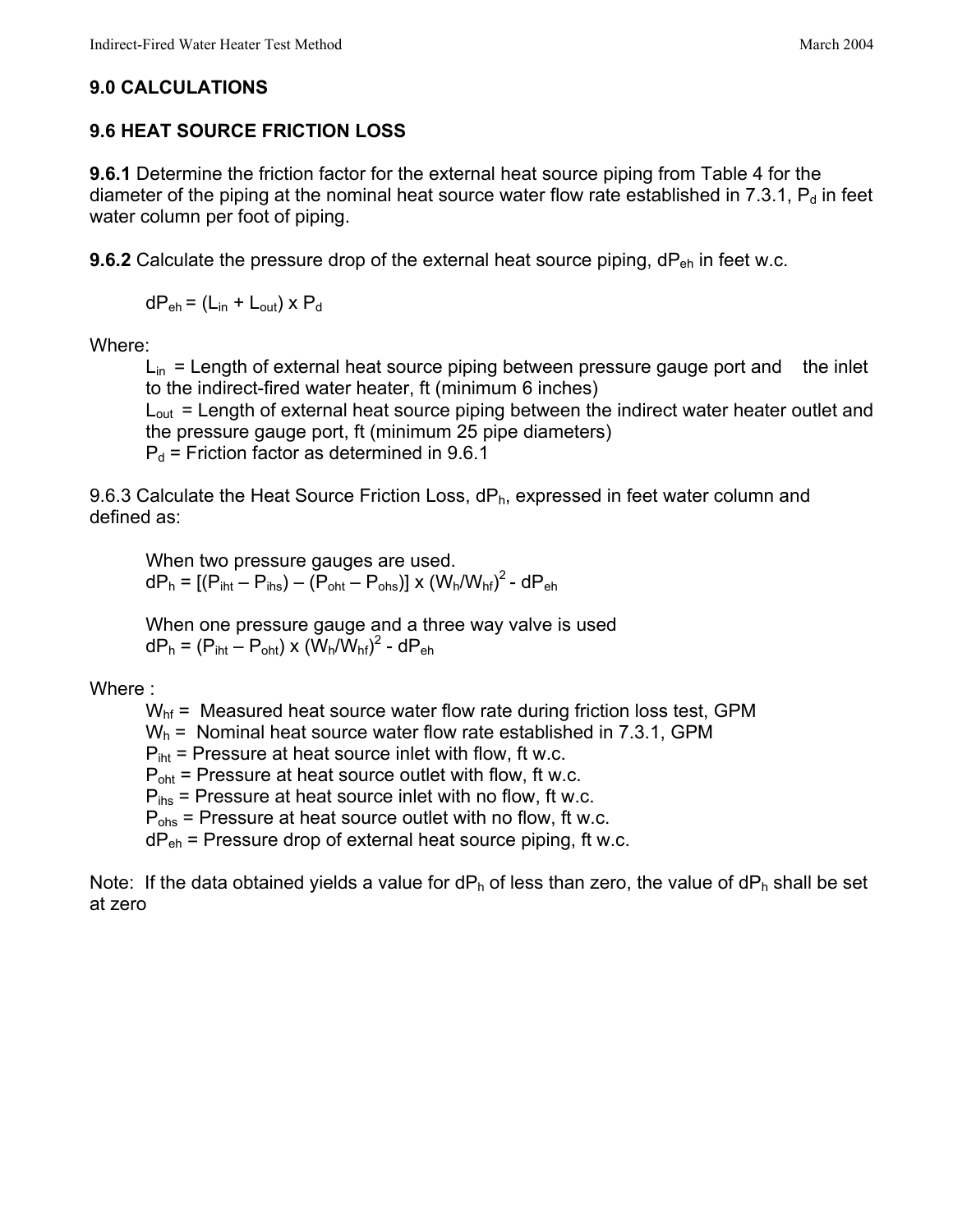# **Table 4a Steel**

| Pressure Drop in Feet of Water Column per Foot of Pipe Length |         |       |       |            |            |        |            |       |
|---------------------------------------------------------------|---------|-------|-------|------------|------------|--------|------------|-------|
| <b>GPM</b>                                                    | $1/2$ " | 3/4"  | 1"    | $1 - 1/4"$ | $1 - 1/2"$ | 2"     | $2 - 1/2"$ | 3"    |
| 0.5                                                           | 0.004   | 0.001 |       |            |            |        |            |       |
| 1.0                                                           | 0.014   | 0.003 | 0.001 |            |            |        |            |       |
| 1.5                                                           | 0.029   | 0.007 | 0.002 | 0.001      |            |        |            |       |
| 2.0                                                           | 0.048   | 0.012 | 0.004 | 0.001      |            |        |            |       |
| 2.5                                                           | 0.071   | 0.019 | 0.006 | 0.001      |            |        |            |       |
| 3.0                                                           | 0.100   | 0.026 | 0.008 | 0.002      | 0.001      |        |            |       |
| 3.5                                                           | 0.126   | 0.035 | 0.011 | 0.003      | 0.001      |        |            |       |
| 4.0                                                           | 0.160   | 0.045 | 0.014 | 0.003      | 0.002      |        |            |       |
| 4.5                                                           | 0.205   | 0.056 | 0.017 | 0.004      | 0.002      |        |            |       |
| 5.0                                                           | 0.250   | 0.068 | 0.020 | 0.005      | 0.002      |        |            |       |
| 5.5                                                           | 0.300   | 0.075 | 0.023 | 0.006      | 0.003      |        |            |       |
| 6.0                                                           |         | 0.093 | 0.028 | 0.007      | 0.003      | 0.001  |            |       |
| 6.5                                                           |         | 0.105 | 0.031 | 0.008      | 0.004      | 0.001  |            |       |
| 7.0                                                           |         | 0.120 | 0.036 | 0.009      | 0.004      | 0.001  |            |       |
| 7.5                                                           |         | 0.130 | 0.040 | 0.011      | 0.005      | 0.001  |            |       |
| 8.0                                                           |         | 0.145 | 0.046 | 0.012      | 0.005      | 0.002  |            |       |
| 8.5                                                           |         | 0.165 | 0.050 | 0.013      | 0.006      | 0.002  |            |       |
| 9.0                                                           |         | 0.180 | 0.056 | 0.015      | 0.006      | 0.002  |            |       |
| 9.5                                                           |         | 0.205 | 0.061 | 0.016      | 0.007      | 0.002  |            |       |
| 10.0                                                          |         | 0.220 | 0.068 | 0.017      | 0.008      | .0.002 | 0.001      |       |
| 10.5                                                          |         | 0.240 | 0.071 | 0.019      | 0.009      | .0.003 | 0.001      |       |
| 11.0                                                          |         | 0.260 | 0.078 | 0.020      | 0.010      | 0.003  | 0.001      |       |
| 11.5                                                          |         | 0.280 | 0.090 | 0.022      | 0.011      | 0.003  | 0.001      |       |
| 12.0                                                          |         | 0.300 | 0.094 | 0.023      | 0.012      | 0.003  | 0.001      |       |
| 12.5                                                          |         |       | 0.100 | 0.025      | 0.012      | 0.004  | 0.001      |       |
| 13.0                                                          |         |       | 0.107 | 0.027      | 0.013      | 0.004  | 0.001      |       |
| 13.5                                                          |         |       | 0.115 | 0.030      | 0.014      | 0.004  | 0.002      |       |
| 14.0                                                          |         |       | 0.123 | 0.033      | 0.015      | 0.004  | 0.002      |       |
| 14.5                                                          |         |       | 0.132 | 0.036      | 0.016      | 0.005  | 0.002      |       |
| 15.0                                                          |         |       | 0.142 | 0.038      | 0.017      | 0.005  | 0.002      | 0.001 |
| 15.5                                                          |         |       | 0.152 | 0.040      | 0.018      | 0.005  | 0.002      | 0.001 |
| 16.0                                                          |         |       | 0.163 | 0.042      | 0.019      | 0.006  | 0.002      | 0.001 |
| 16.5                                                          |         |       | 0.173 | 0.044      | 0.020      | 0.006  | 0.003      | 0.001 |
| 17.0                                                          |         |       | 0.183 | 0.047      | 0.022      | 0.007  | 0.003      | 0.001 |
| 17.5                                                          |         |       | 0.194 | 0.049      | 0.023      | 0.007  | 0.003      | 0.001 |
| 18.0                                                          |         |       | 0.204 | 0.051      | 0.024      | 0.07   | 0.003      | 0.001 |
| 18.5                                                          |         |       | 0.214 | 0.054      | 0.026      | 0.007  | 0.003      | 0.001 |
| 19.0                                                          |         |       | 0.225 | 0.057      | 0.027      | 0.008  | 0.004      | 0.001 |
| 19.5                                                          |         |       | 0.235 | 0.060      | 0.028      | 0.008  | 0.004      | 0.001 |
| 20.0                                                          |         |       | 0.244 | 0.063      | 0.029      | 0.008  | 0.004      | 0.001 |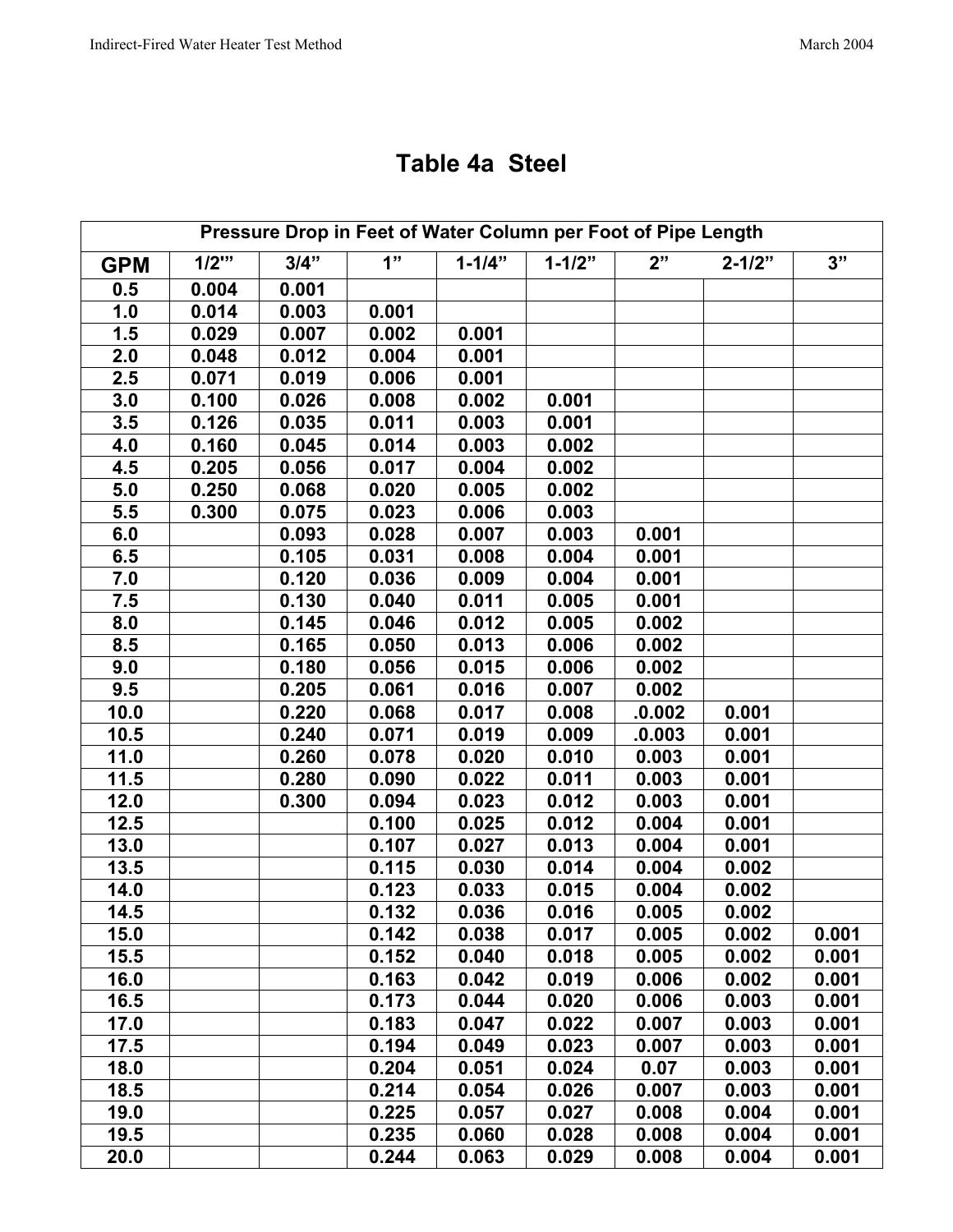| <b>Table 4b Copper</b> |  |
|------------------------|--|
|------------------------|--|

| <b>GPM</b> | $1/2$ " | 5/8"  | 3/4"  | 1"    | $1 - 1/4$ " | $1 - 1/2"$ | 2" | $2 - 1/2$ " |
|------------|---------|-------|-------|-------|-------------|------------|----|-------------|
| 0.5        | 0.008   | 0.003 | 0.002 |       |             |            |    |             |
| 1.0        | 0.024   | 0.009 | 0.004 | 0.001 |             |            |    |             |
| 1.5        | 0.049   | 0.018 | 0.008 | 0.003 | 0.001       |            |    |             |
| 2.0        | 0.080   | 0.031 | 0.014 | 0.004 | 0.003       |            |    |             |
| 2.5        | 0.120   | 0.044 | 0.020 | 0.006 | 0.003       |            |    |             |
| 3.0        | 0.160   | 0.062 | 0.028 | 0.008 | 0.004       |            |    |             |
| 3.5        | 0.210   | 0.080 | 0.036 | 0.010 | 0.004       |            |    |             |
| 4.0        | 0.250   | 0.100 | 0.048 | 0.014 | 0.005       |            |    |             |
| 4.5        | 0.300   | 0.125 | 0.057 | 0.017 | 0.006       |            |    |             |
| 5.0        |         | 0.150 | 0.070 | 0.020 | 0.007       |            |    |             |
| 5.5        |         | 0.175 | 0.080 | 0.023 | 0.009       |            |    |             |
| 6.0        |         | 0.205 | 0.095 | 0.027 | 0.010       |            |    |             |
| 6.5        |         | 0.240 | 0.110 | 0.031 | 0.012       | 0.005      |    |             |
| 7.0        |         | 0.270 | 0.125 | 0.036 | 0.014       |            |    |             |
| 7.5        |         | 0.300 | 0.140 | 0.040 | 0.015       |            |    |             |
| 8.0        |         |       | 0.155 | 0.045 | 0.017       |            |    |             |
| 8.5        |         |       | 0.170 | 0.050 | 0.019       |            |    |             |
| 9.0        |         |       | 0.190 | 0.055 | 0.021       |            |    |             |
| 9.5        |         |       | 0.210 | 0.061 | 0.023       |            |    |             |
| 10.0       |         |       | 0.230 | 0.067 | 0.025       |            |    |             |
| 10.5       |         |       | 0.250 | 0.074 | 0.027       |            |    |             |
| 11.0       |         |       | 0.270 | 0.082 | 0.029       |            |    |             |
| 11.5       |         |       | 0.290 | 0.090 | 0.031       |            |    |             |
| 12.0       |         |       | 0.310 | 0.098 | 0.033       |            |    |             |
| 12.5       |         |       |       | 0.106 | 0.035       |            |    |             |
| 13.0       |         |       |       | 0.114 | 0.038       |            |    |             |
| 13.5       |         |       |       | 0.122 | 0.041       |            |    |             |
| 14.0       |         |       |       | 0.130 | 0.044       |            |    |             |
| 14.5       |         |       |       | 0.138 | 0.047       |            |    |             |
| 15.0       |         |       |       | 0.146 | 0.050       |            |    |             |
| 15.5       |         |       |       | 0.154 | 0.053       |            |    |             |
| 16.0       |         |       |       | 0.162 | 0.056       |            |    |             |
| 16.5       |         |       |       | 0.170 | 0.059       |            |    |             |
| 17.0       |         |       |       | 0.178 | 0.062       |            |    |             |
| 17.5       |         |       |       | 0.186 | 0.065       |            |    |             |
| 18.0       |         |       |       | 0.194 | 0.068       |            |    |             |
| 18.5       |         |       |       | 0.203 | 0.072       |            |    |             |
| 19.0       |         |       |       | 0.212 | 0.076       |            |    |             |
| 19.5       |         |       |       | 0.221 | 0.080       |            |    |             |
| 20.0       |         |       |       | 0.230 | 0.084       |            |    |             |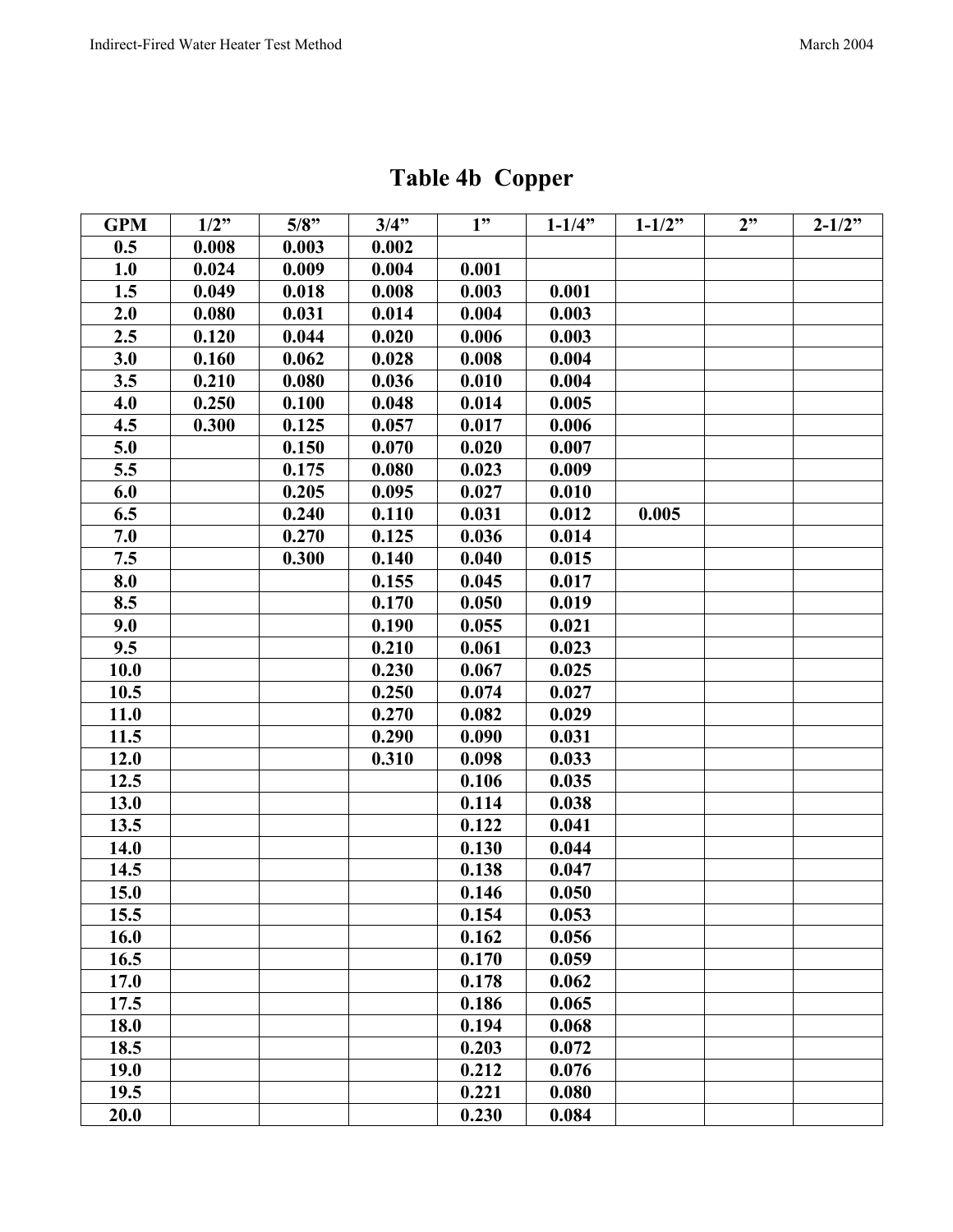#### **Form IWH-FL-1 Rev. 1/04**

| Mfr.:             |  |
|-------------------|--|
| <b>Model No.:</b> |  |
| Date:             |  |
| Completed by:     |  |

## **INDIRECT-FIRED WATER HEATER HEAT SOURCE FRICTION LOSS TEST LOG**

| Nominal heat source water flow rate           |    |
|-----------------------------------------------|----|
| Measured heat source water flow rate          |    |
| Pressure at tank heat source inlet with flow  |    |
| Pressure at tank heat source outlet with flow |    |
|                                               |    |
|                                               |    |
|                                               |    |
|                                               | ft |

Calculate the pressure drop of the external heat source piping, dP<sub>eh</sub> in feet of w.c.

 $dP_{eh} = (L_{in} + L_{out}) \times P_d$ 

 $dP_{eh} = ($  \_\_\_\_\_\_\_\_ ft + \_\_\_\_\_\_\_\_\_\_\_ ft ) x \_\_\_\_\_\_\_\_\_\_\_\_\_ ft w.c. / foot = \_\_\_\_\_\_\_\_\_\_\_\_\_\_ ft w.c.

Calculate the Heat Source Friction Loss, dP<sub>h</sub>, expressed in feet water column and **defined as:**

**When two pressure gauges are used.**  $dP_h = [(P_{int} - P_{ins}) - (P_{oht} - P_{obs})] \times (W_h/W_{hf})^2 - dP_{eh}$ **dPh = [( \_\_\_\_\_\_ ft w.c. - \_\_\_\_\_\_\_ ft w.c.) – ( \_\_\_\_\_\_\_ ft w.c. - \_\_\_\_\_\_ ft w.c.)]**

 **X ( \_\_\_\_\_\_\_\_ gpm / \_\_\_\_\_\_\_\_\_ gpm)2 - \_ \_\_\_\_\_\_ ft w.c. = \_\_\_\_\_\_\_\_ ft w.c. When one pressure gauge and a three way valve is used**

 $dP_h = (P_{iht} - P_{oht}) \times (W_h/W_{hf})^2$  -  $dP_{eh}$ 

**dPh = ( \_\_\_\_\_\_\_\_ ft w.c. - \_\_\_\_\_\_\_\_ ft w.c.)**  $\overline{X($  \_\_\_\_\_\_\_\_ gpm / \_\_\_\_\_\_\_\_\_ gpm)<sup>2</sup> - \_\_\_\_\_\_\_\_\_ ft w.c. = \_\_\_\_\_\_\_\_\_\_\_\_\_\_\_\_\_\_ ft w.c.

**<sup>\*</sup> If a single pressure gauge and a three way valve is used these values do not need to be recorded**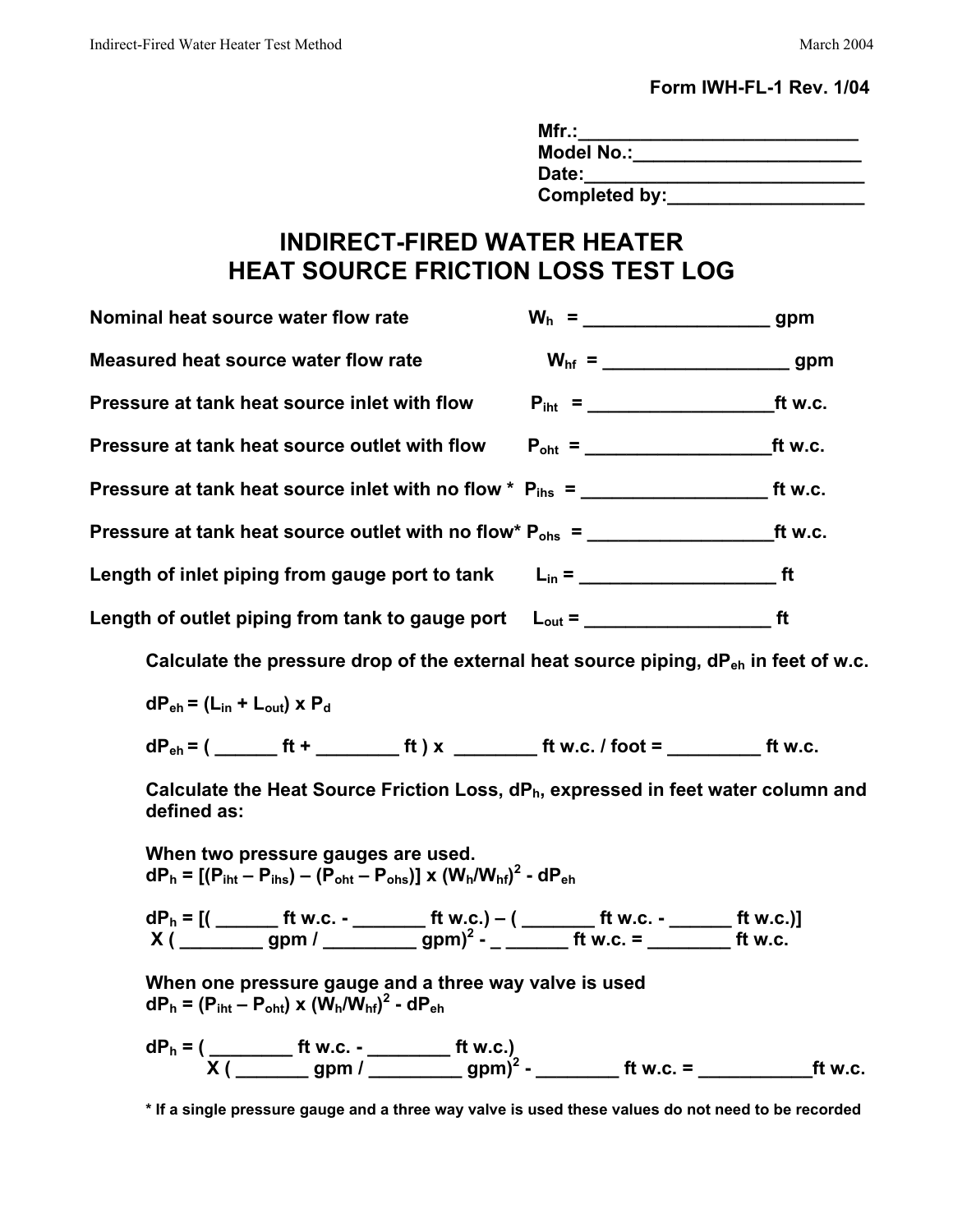| <b>IWH-R-1 Rev 2/04</b><br><b>Indirect-Fired Water Heater Report Sheet</b>                                                                                                                                                |                                                                                            |                          |                  |  |  |  |  |
|---------------------------------------------------------------------------------------------------------------------------------------------------------------------------------------------------------------------------|--------------------------------------------------------------------------------------------|--------------------------|------------------|--|--|--|--|
| Company Name<br>Indirect-Fired Water Heater Model Number<br>Nominal Size<br>Potable Water in Tank □ or Coil □, Indirect Fired Storage Heater □, Instantaneous Indirect Fired Heater □<br>Other (e.g. materal, insulation) |                                                                                            |                          |                  |  |  |  |  |
|                                                                                                                                                                                                                           |                                                                                            |                          |                  |  |  |  |  |
| General Specifications & Description                                                                                                                                                                                      |                                                                                            |                          |                  |  |  |  |  |
| General                                                                                                                                                                                                                   | <b>Test Number</b>                                                                         |                          |                  |  |  |  |  |
|                                                                                                                                                                                                                           | <b>Test Date</b>                                                                           |                          |                  |  |  |  |  |
| Water Volume                                                                                                                                                                                                              | Heater Dry Weight $(W_t)$                                                                  | <b>lbs</b>               |                  |  |  |  |  |
|                                                                                                                                                                                                                           | Weight of Heater Filled with Potable Water $(W_p)$                                         | lbs                      |                  |  |  |  |  |
|                                                                                                                                                                                                                           | Weight of Heater Filled with Potable and Heat Source Water (W <sub>ph</sub> )              | lbs                      |                  |  |  |  |  |
|                                                                                                                                                                                                                           | Water Temperature Used to Fill Heater $(T_c)$                                              |                          | $\Gamma$         |  |  |  |  |
|                                                                                                                                                                                                                           | Water Density $(\rho)$ , (see table 3)                                                     | lbs/gal                  |                  |  |  |  |  |
|                                                                                                                                                                                                                           | Potable Water Volume $(V_p)$                                                               |                          | gal              |  |  |  |  |
|                                                                                                                                                                                                                           | Heat Source Water Volume $(Vh)$                                                            |                          | gal              |  |  |  |  |
| <b>Standby Loss</b>                                                                                                                                                                                                       | Uncorrected decay rate $(DR_u)$                                                            |                          | $\mathrm{P/Hr}$  |  |  |  |  |
|                                                                                                                                                                                                                           | Average Water Temperature $(T_c)$                                                          |                          | $\rm ^{o}$ F     |  |  |  |  |
|                                                                                                                                                                                                                           | Mean Tank Water Temperature Decay Rate (DR)                                                |                          | $\mathrm{P/Hr}$  |  |  |  |  |
|                                                                                                                                                                                                                           | Heat Loss (Q)                                                                              |                          | <b>Btuh</b>      |  |  |  |  |
| Continuous Draw                                                                                                                                                                                                           | Heat Source Water Flow Rate $(w_{h,avg})$                                                  |                          |                  |  |  |  |  |
|                                                                                                                                                                                                                           | Average Outlet Water Temperature to Heat Source $(T_{oh. avg})$                            |                          |                  |  |  |  |  |
|                                                                                                                                                                                                                           | Average Inlet Water Temperature from Heat Source (T <sub>ih,avg</sub> )                    |                          |                  |  |  |  |  |
|                                                                                                                                                                                                                           | Heat Source Input $(Q_h)$                                                                  |                          | <b>Btuh</b>      |  |  |  |  |
|                                                                                                                                                                                                                           | Average Potable Water Inlet Temperature (T <sub>i</sub> )                                  |                          | $\rm ^{\circ}$ F |  |  |  |  |
|                                                                                                                                                                                                                           | Potable Water Outlet Temperature $(T_0)$                                                   |                          | $\Gamma$         |  |  |  |  |
|                                                                                                                                                                                                                           | Potable start weight or volumetric meter reading                                           |                          | lbs or gal       |  |  |  |  |
|                                                                                                                                                                                                                           | Potable final weight or volumetric meter reading                                           |                          | lbs or gal       |  |  |  |  |
|                                                                                                                                                                                                                           | Volume or Weight of Potable Water Drawn $(V_c \text{ or } W_c)$                            |                          | gal or lbs       |  |  |  |  |
|                                                                                                                                                                                                                           | Density of Water at Average Water Temperature $(\rho)$                                     |                          | lbs/gal          |  |  |  |  |
|                                                                                                                                                                                                                           | Continuous Draw Rating (V <sub>cd</sub> )                                                  |                          | gal/hr           |  |  |  |  |
| <b>First Draw</b>                                                                                                                                                                                                         | Maximum value of the mean tank temperature $(T_s)$                                         |                          | $\mathrm{P}$     |  |  |  |  |
|                                                                                                                                                                                                                           | Potable outlet water maximum temperature $(T_{o(max)})$                                    |                          |                  |  |  |  |  |
|                                                                                                                                                                                                                           | Potable outlet water stop temperature $(T_{omax} - 25F \text{ or } -65F \text{ or } 110F)$ | $\mathrm{P}$             |                  |  |  |  |  |
|                                                                                                                                                                                                                           | Potable start weight or volumetric meter reading $(WT_t$ or $V_t)$                         | lbs or gal               |                  |  |  |  |  |
|                                                                                                                                                                                                                           | Potable final weight or volumetric meter reading $(WT_{(end)}$ or $V_{(end)}$ )            | lbs or gal               |                  |  |  |  |  |
|                                                                                                                                                                                                                           | Net weight divided by $\rho$ or gallons of water drawn (W <sub>d</sub> or V <sub>d</sub> ) | gal                      |                  |  |  |  |  |
| <b>First Hour Rating</b>                                                                                                                                                                                                  | gal/hr<br>First Hour Rating $(V_f)$                                                        |                          |                  |  |  |  |  |
| <b>Heat Source Friction</b>                                                                                                                                                                                               | Heat Source Water Flow Rate (Whf)<br>gal/min                                               |                          |                  |  |  |  |  |
| Loss<br>Friction Loss $(dP_h)$<br>feet water column                                                                                                                                                                       |                                                                                            |                          |                  |  |  |  |  |
| Laboratory Location                                                                                                                                                                                                       |                                                                                            | <b>Test Conducted by</b> |                  |  |  |  |  |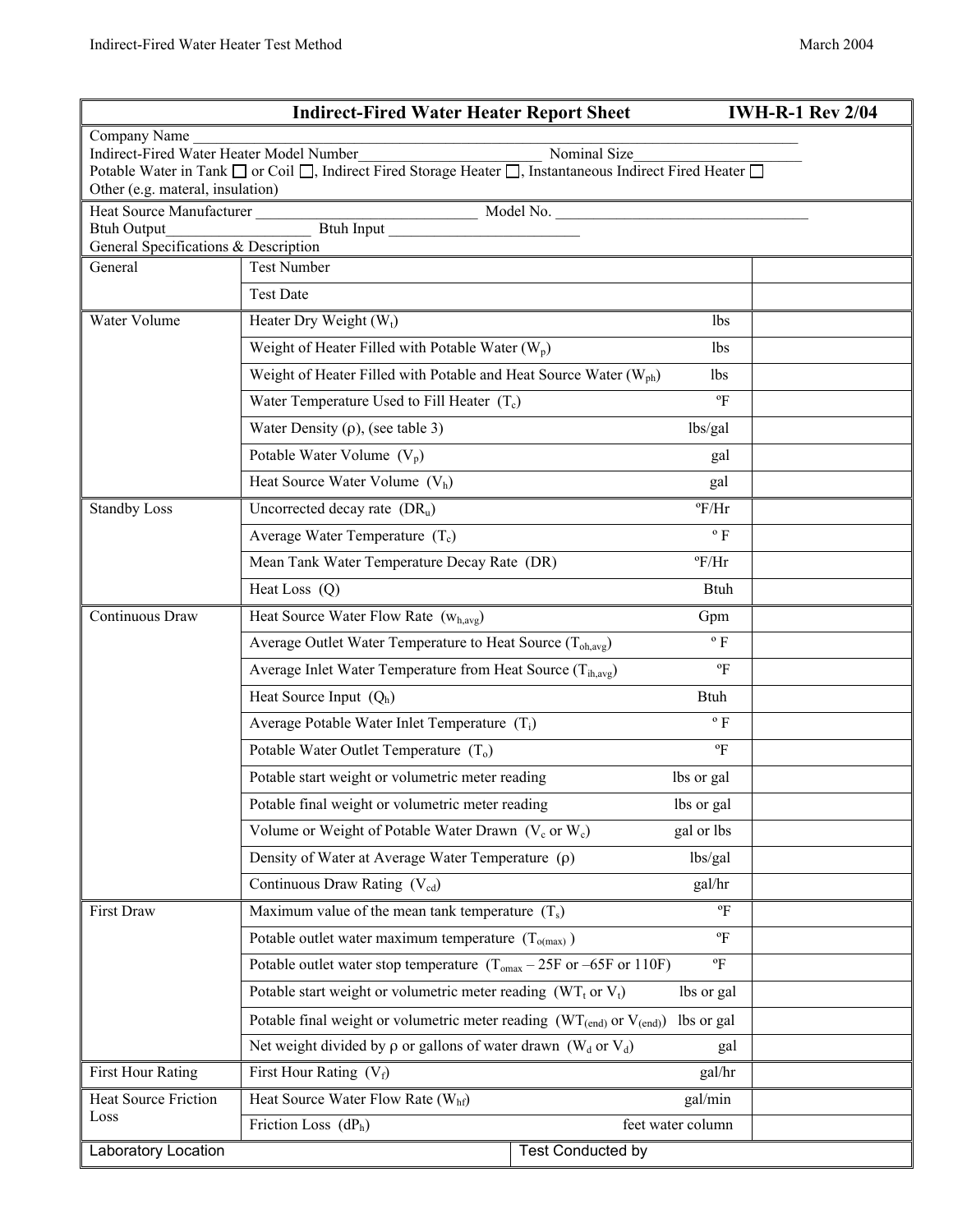